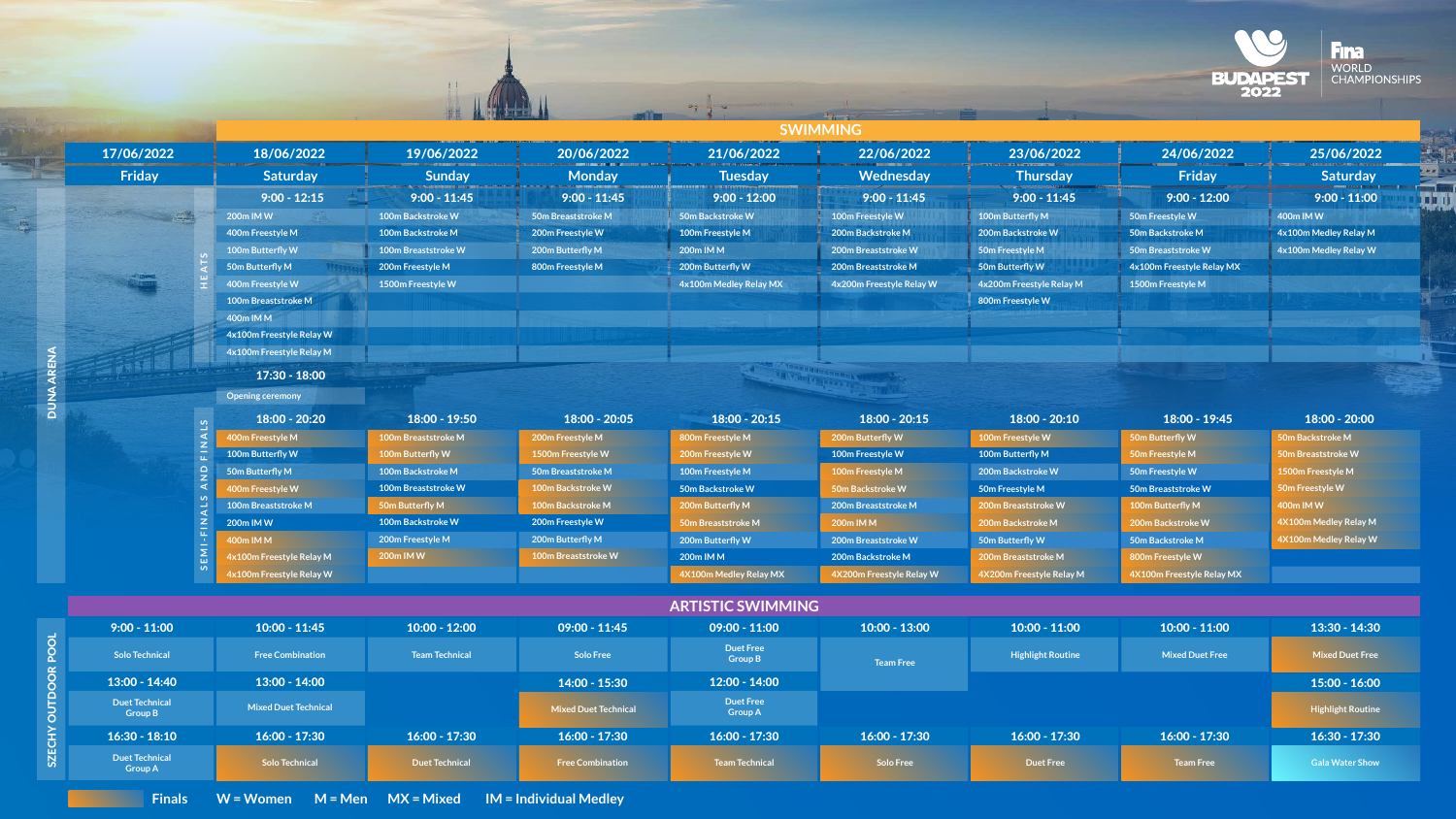DUNA ARENA

**DUNA ARENA** 



| <b>The Second Line</b> |                |    |                    |                   |
|------------------------|----------------|----|--------------------|-------------------|
|                        | <b>COLLEGE</b> |    | <b>The City</b>    | $m = \frac{1}{2}$ |
| ÷.<br>矘                |                | S. | <b>BASICARE DE</b> |                   |
|                        | <b>Report</b>  |    |                    | липин             |

| 26/06/2022                     | 27/06/2022                  | 28/06/2022                      | 29/06/2022                    | 30/06/2022                        | 1/07/20         |
|--------------------------------|-----------------------------|---------------------------------|-------------------------------|-----------------------------------|-----------------|
| <b>Sunday</b>                  | <b>Monday</b>               | <b>Tuesday</b>                  | <b>Wednesday</b>              | <b>Thursday</b>                   | Friday          |
| $09:00 - 10:05$                | $09:00 - 13:20$             | $10:00 - 11:15$                 | $10:00 - 12:25$               | $09:00 - 10:35$                   | $10:00 - 13$    |
| <b>3m SY Men Preliminaries</b> | <b>3m Men Preliminaries</b> | <b>10m SY Men Preliminaries</b> | <b>1m Women Preliminaries</b> | <b>10m SY Women Preliminaries</b> |                 |
| $12:00 - 14:25$                |                             |                                 | $14:30 - 15:45$               | $12:00 - 15:00$                   | 3m Women Prelin |
| <b>10m Women Preliminaries</b> | $16:00 - 17:35$             | $16:00 - 17:05$                 | 3m/10m Team Event             | <b>1m Men Preliminaries</b>       |                 |
| $16:00 - 17:15$                | 3m Men Semi-Finals          | 3m Men                          | $17:00 - 18:05$               | $16:30 - 17:45$                   | $16:00 - 17$    |
| 3m SY Men                      |                             |                                 | 1m Women                      | 1m Men                            | 3m Women Sen    |
| 18:30 - 20:05                  | $19:00 - 20:05$             | $19:00 - 20:15$                 | $19:00 - 20:05$               | $19:00 - 20:05$                   | $19:00 - 20$    |
| <b>10m Women Semi-Finals</b>   | 10m Women                   | 10m SY Men                      | 3m SY Mixed                   | 10m SY Women                      | 10m SY Mixe     |





| ⌒<br>٥ |                 |
|--------|-----------------|
| 10:15  | $09:00 - 14:15$ |
| nen    |                 |
| 14:15  | 25 km Men/Women |
| en     |                 |
|        |                 |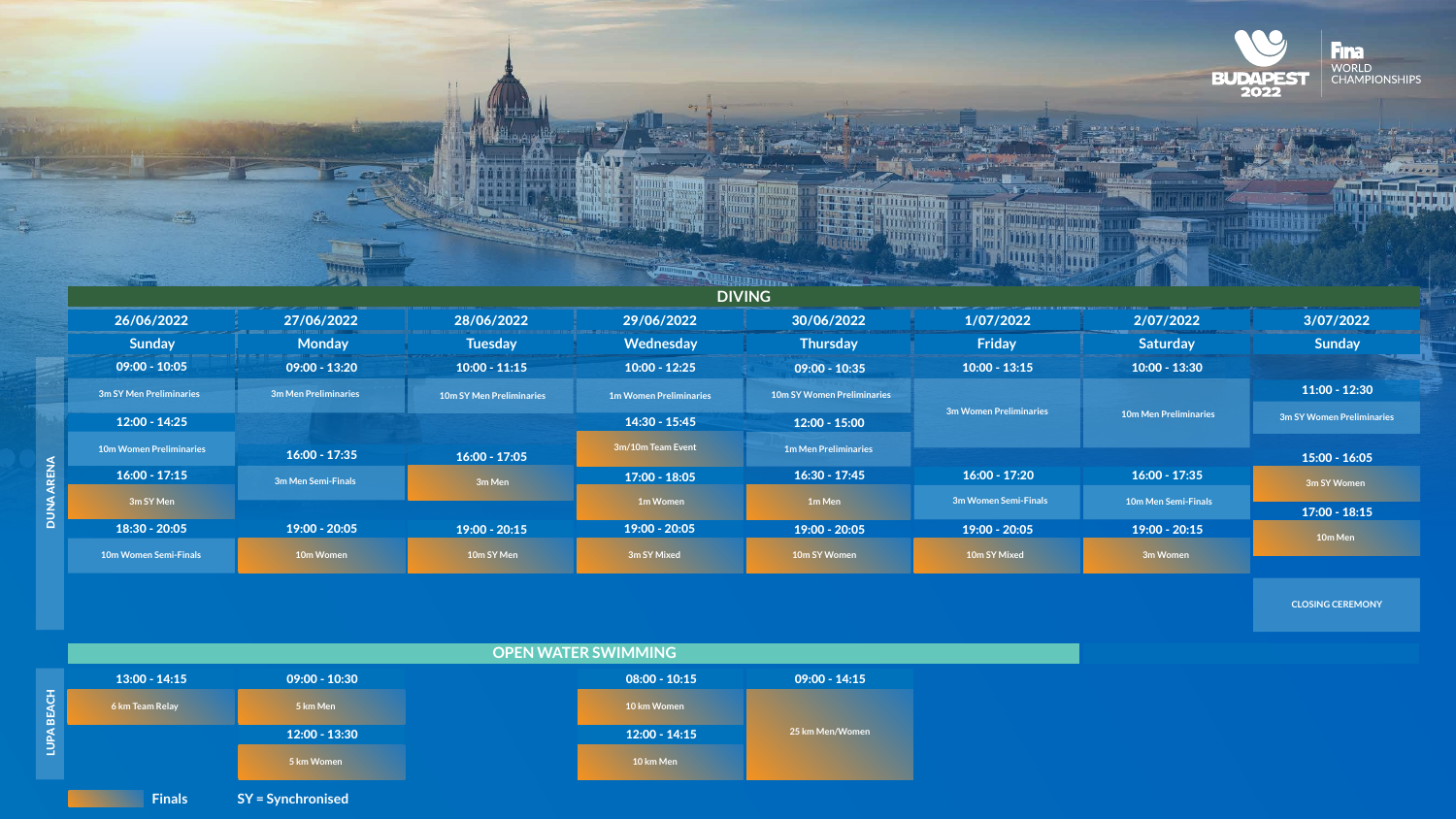**Preliminary Round**

## **WATER POLO**

**\* Preliminary sessions are only staged if entries demand. \*\* Session end times dependent on final entries. \*\*\*flexible scheduling: HUN plays in Budapest at 21:00 in QF & SF rounds**



|                       |                |                        | <b>Preliminary Round</b> |                        |                 |
|-----------------------|----------------|------------------------|--------------------------|------------------------|-----------------|
| 20/06/2022            | 21/06/2022     | 22/06/2022             | 23/06/2022               | 24/06/2022             | 25/06/2022      |
| <b>Monday</b>         | <b>Tuesday</b> | <b>Wednesday</b>       | <b>Thursday</b>          | <b>Friday</b>          | <b>Saturday</b> |
| <b>WOMEN</b>          | <b>MEN</b>     | <b>WOMEN</b>           | <b>MEN</b>               | <b>WOMEN</b>           | <b>MEN</b>      |
| 18:00-19:05           | 18:00-19:05    | 18:00-19:05            | 18:00-19:05              | 18:00-19:05            | 18:00-19:05     |
| W3: RSA vs USA        | M3: GER vs JPN | <b>W9: ARG vs RSA</b>  | M9: CRO vs GER           | <b>W23: USAvs ARG</b>  | M23: JPN vs CRO |
| 18:00-19:05           | 18:00-19:05    | 18:00-19:05            | 18:00-19:05              | 18:00-19:05            | 18:00-19:05     |
| <b>W5: NZL vs BRA</b> | M5: RSA vs ITA | W11: AUS vs NZL        | M11: ESP vs RSA          | <b>W17: BRA vs AUS</b> | M17: ITA vs ESP |
| 18:00-19:05           | 18:00-19:05    | 18:00-19:05            | 18:00-19:05              | 18:00-19:05            | 18:00-19:05     |
| <b>W7: GRE vs THA</b> | M7: AUS vs KAZ | <b>W13: ESP vs GRE</b> | M13: SRB vs AUS          | W19: THA vs ESP        | M19: KAZ vs SRB |
| 19:30-20:35           | 19:30-20:35    | 19:30-20:35            | 19:30-20:35              | 19:30-20:35            | 19:30-20:35     |
| <b>W4: NED vs ARG</b> | M4: GRE vs CRO | <b>W10: USA vs NED</b> | M10: JPN vs GRE          | W24: NED vs RSA        | M24: GRE vs GER |
| 19:30-20:35           | 18:00-19:10    | 19:30-20:35            | 19:30-20:35              | 19:30-20:35            | 19:30-20:35     |
| <b>W6: KAZ vs AUS</b> | M6: CAN vs ESP | <b>W12: BRA vs KAZ</b> | M12: ITA vs CAN          | <b>W18: KAZ vs NZL</b> | M18: CAN vs RSA |
| 19:30-20:35           | 19:30-20:35    | 19:30-20:35            | 19:30-20:35              | 19:30-20:35            | 19:30-20:35     |
| <b>W8: FRA vs ESP</b> | M8: USA vs SRB | <b>W14: THA vs FRA</b> | M14: KAZ vs USA          | <b>W20: FRA vs GRE</b> | M20: USA vs AUS |
| 19:30-20:35           | 19:30-20:35    | 19:30-20:35            | 19:30-20:35              | 19:30-20:35            | 19:30-20:35     |
| <b>W1: CAN vs ITA</b> | M2: BRA vs GEO | <b>W15 COL vs CAN</b>  | M15 GEO vs MNE           | W21: ITA vs COL        | M22: BRA vs MNE |
| 21:00-22:05           | 21:00-22:05    | 21:00-22:05            | 21:00-22:05              | 21:00-22:05            | 21:00-22:05     |
| W2: HUN vs COL        | M1: MNE vs HUN | W16: ITA vs HUN        | M16: HUN vs BRA          | W22: HUN vs CAN        | M21: HUN vs GEO |
|                       |                |                        |                          |                        |                 |

MING COMPLEX PLUS SOPRON, DEBRECEN, SZEGED HAJOS SWIMMING COMPLEX PLUS SOPRON, DEBRECEN, SZEGED HAJOS SWIM

 $\lambda_{\rm{eff}}^{\rm{max}}$ 



**LUITTEN!** 

umu s

**Quintin** 

**Europe** 

mumm